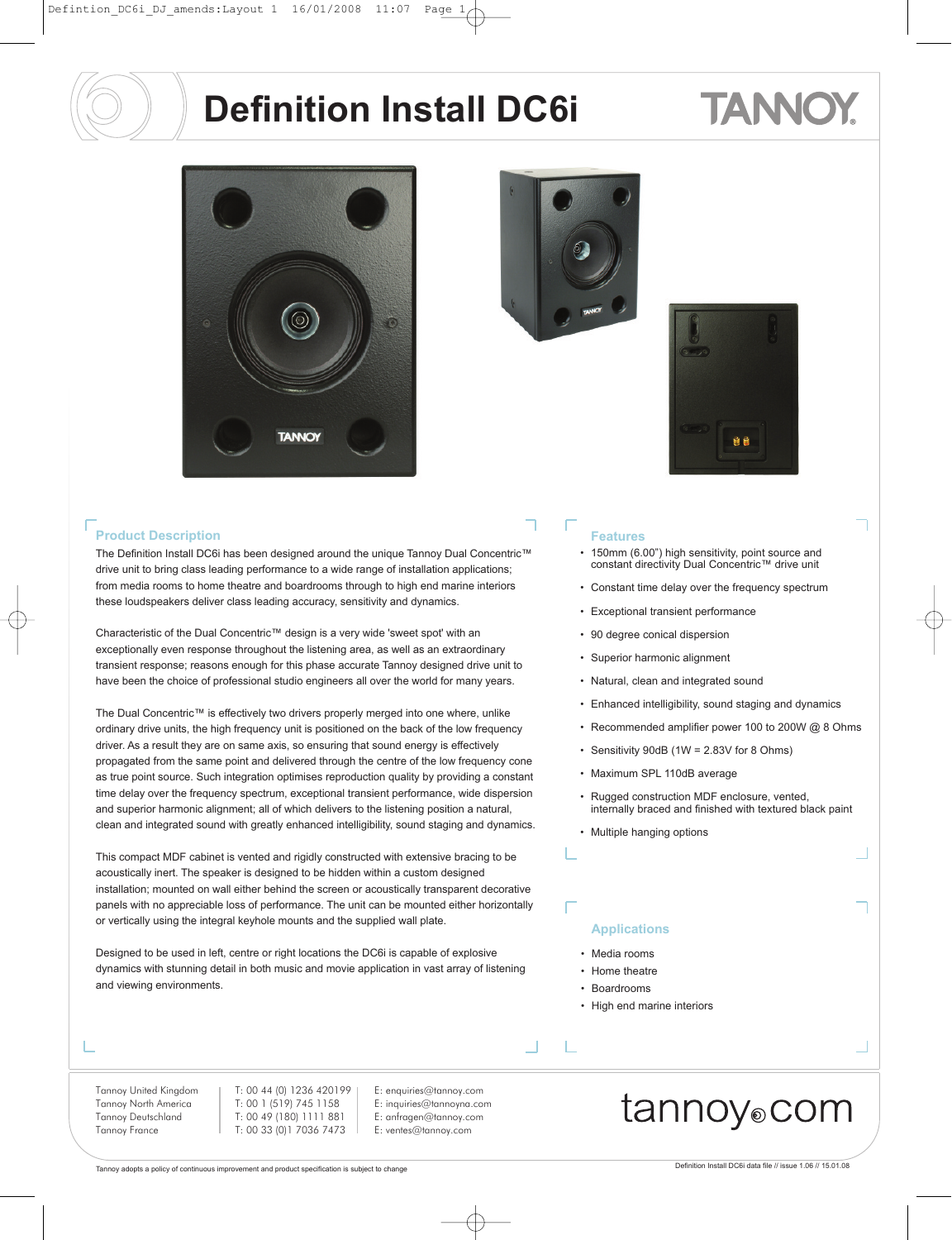### TA I

**Enclosure** MDF, vented and internally braced

**Connectors** 2 x 4mm gold plated binding posts **Fittings** 8 x M10 bracket inserts, 4 wall plate

**Dimensions** 334 x 250 x 214mm (H x W x D)

1 x wall plate

keyhole fixings, allowing landscape or portrait mounting orientations

13.15 x 9.84 x 8.45" (H x W x D)

**Finish** Textured black paint

**Construction** 

**NET Weight** 7kg (15.4lbs)

#### **TECHNICAL SPECIFICATIONS**

| System                                                                     | <b>Definition Install DC6i</b>                                             |                                         |  |
|----------------------------------------------------------------------------|----------------------------------------------------------------------------|-----------------------------------------|--|
| Frequency Range (1)                                                        | 70Hz - 45kHz                                                               |                                         |  |
| System Sensitivity (1W $@1m$ ) <sup>(2)</sup> 90dB (1W = 2.83V for 8 Ohms) |                                                                            |                                         |  |
| Dispersion (-6dB)                                                          | 90 degrees conical                                                         |                                         |  |
| <b>Driver Complement</b>                                                   | 1 x 150mm (6.00") point<br>source constant directivity<br>Dual Concentric™ |                                         |  |
| <b>Crossover</b>                                                           | Passive 1.6kHz with dynamic<br>HF protection                               |                                         |  |
| Directivity Factor (Q)                                                     | 4.5 averaged 1kHz to 10kHz                                                 |                                         |  |
| Directivity Index (DI)                                                     | 6.4 averaged 1kHz to 10kHz                                                 |                                         |  |
| Rated Maximum SPL (2)<br>Average<br>Peak                                   | 110dB<br>116dB                                                             |                                         |  |
| <b>Power Handling</b><br>Average<br>Programme<br>Peak                      | 100W<br>200W<br>400W                                                       |                                         |  |
| Recommended Amplifier Power 100 to 200W @ 8 Ohms                           |                                                                            |                                         |  |
| <b>Nominal Impedance</b>                                                   | 8 Ohms                                                                     |                                         |  |
| <b>Distortion</b>                                                          |                                                                            |                                         |  |
| 10% Full Power (8.94V)<br>250Hz<br>1kHz<br>10kHz                           | 2nd Harmonic<br>2.4%<br>0.20%<br>1.19%                                     | 3rd Harmonic<br>0.46%<br>0.53%<br>0.19% |  |
| 1% Full Power (2.83V)<br>250Hz<br>1kHz<br>10kHz                            | 2nd Harmonic<br>0.48%<br>0.01%<br>0.46%                                    | 3rd Harmonic<br>0.37%<br>0.24%<br>0.07% |  |

Notes: (1) Average over stated bandwidth. Measured at 1 metre on axis. (2) Unweighted pink noise input, measured at 1 metre in an anechoic chamber

A full range of measurements, performance data, CLF and Ease™ Data can be downloaded from www.tannoy.com

Full independent verification of published specifications carried out by NWAA Labs, California can also be obtained from the downloads section of www.tannoy.com

Tannoy operates a policy of continuous research and development. The introduction of new materials or manufacturing methods will always equal or exceed the published specifications, which Tannoy reserves the right to alter without prior notice. Please verify the latest specifications when dealing with critical applications.

#### **Ordering Information**

Tannoy United Kingdom T: 00 44 (0) 1236 420199 E: enquiries@tannoy.com 8000 5170 Definition Install DC6i **Black** 2 **PART NUMBER MODEL NAME COLOUR PACKED WEIGHT**

Tannoy North America Tannoy Deutschland Tannoy France

E: inquiries@tannoyna.com E: anfragen@tannoy.com E: ventes@tannoy.com

#### tannoy®com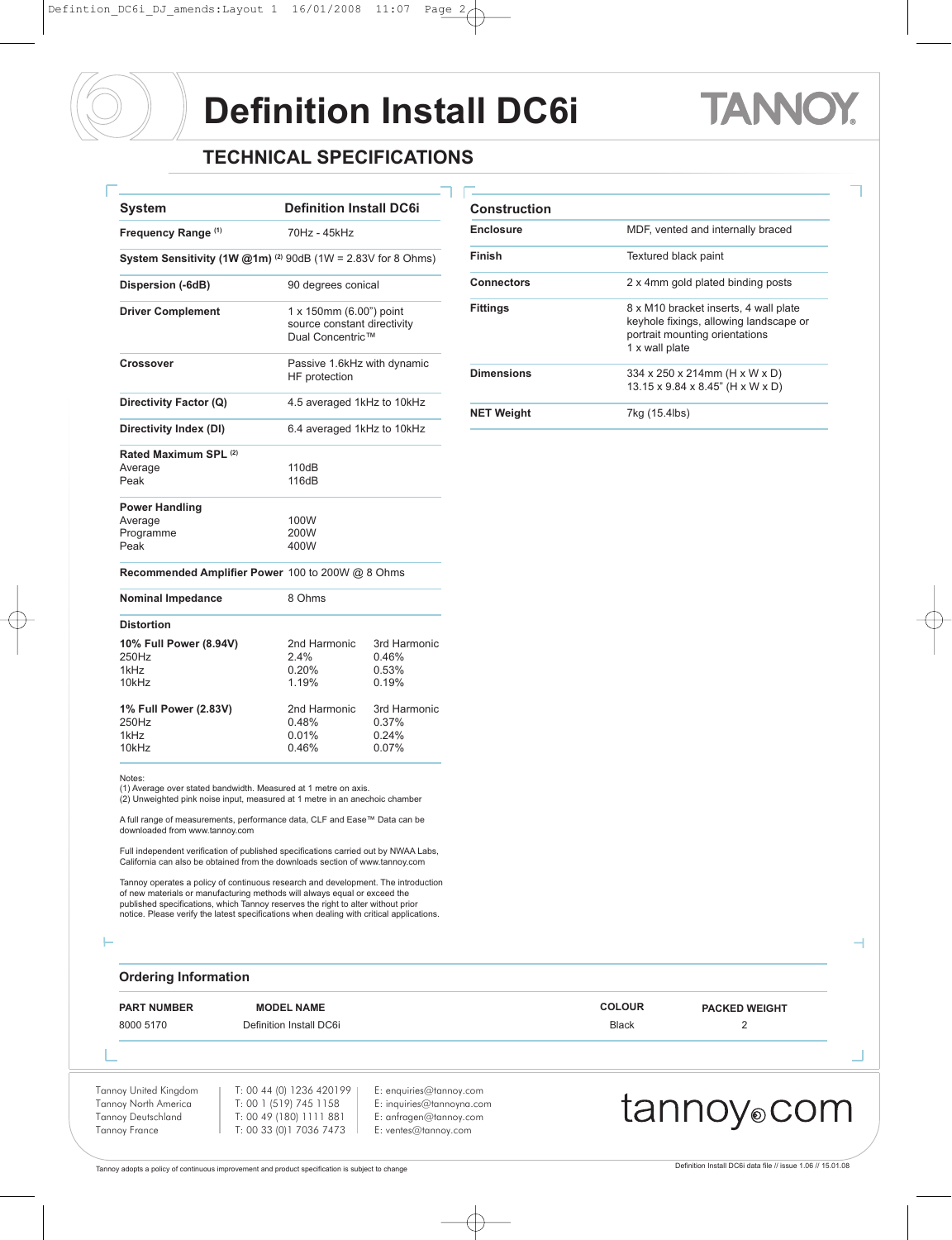# **TANNOY**

#### **PERFORMANCE MEASUREMENTS**

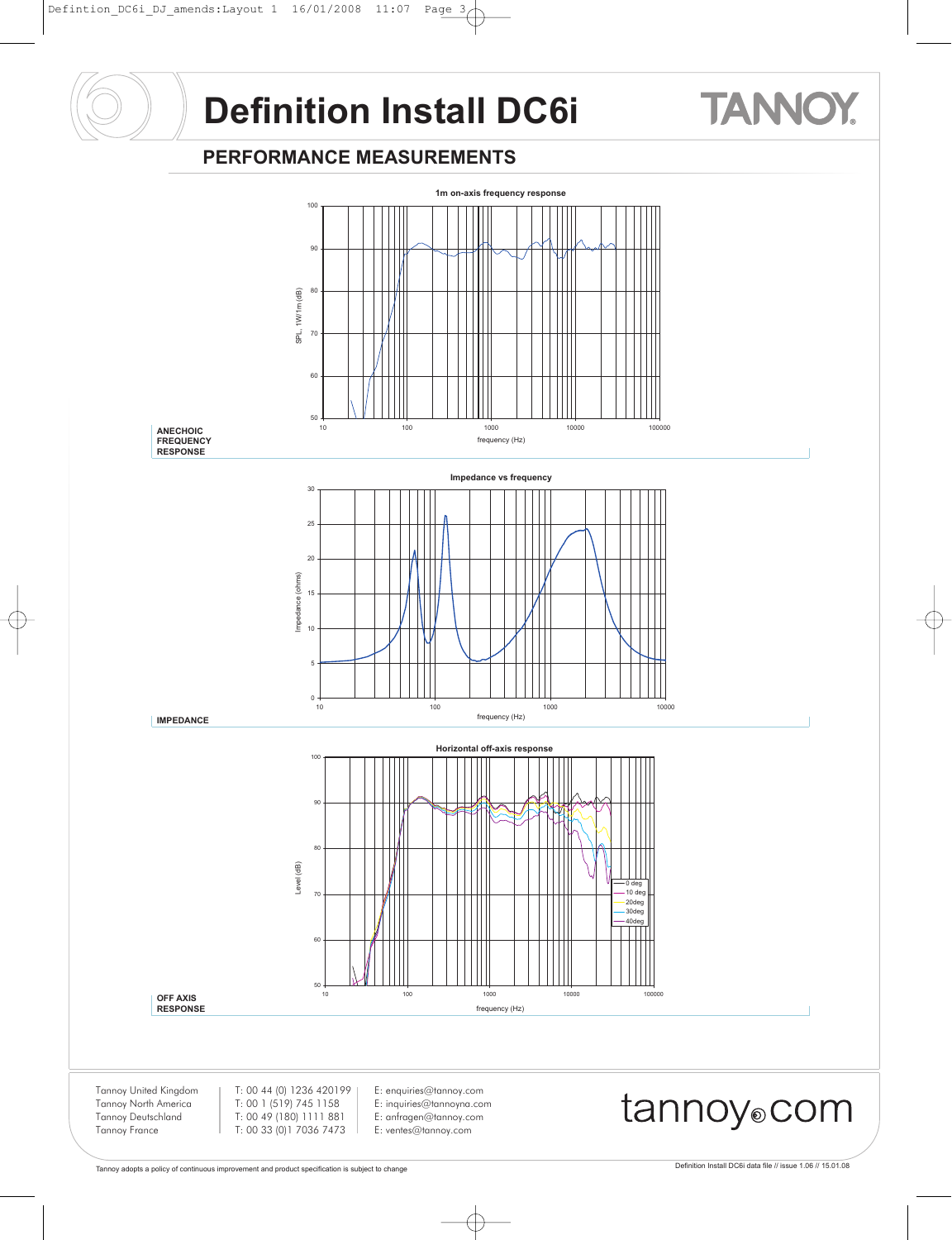## **TANNOY**

#### **PERFORMANCE MEASUREMENTS**



#### **DIRECTIVITY INDEX**

Tannoy United Kingdom Tannoy North America Tannoy Deutschland Tannoy France

T: 00 44 (0) 1236 420199 T: 00 1 (519) 745 1158 T: 00 49 (180) 1111 881 T: 00 33 (0)1 7036 7473

E: enquiries@tannoy.com E: inquiries@tannoyna.com E: anfragen@tannoy.com E: ventes@tannoy.com

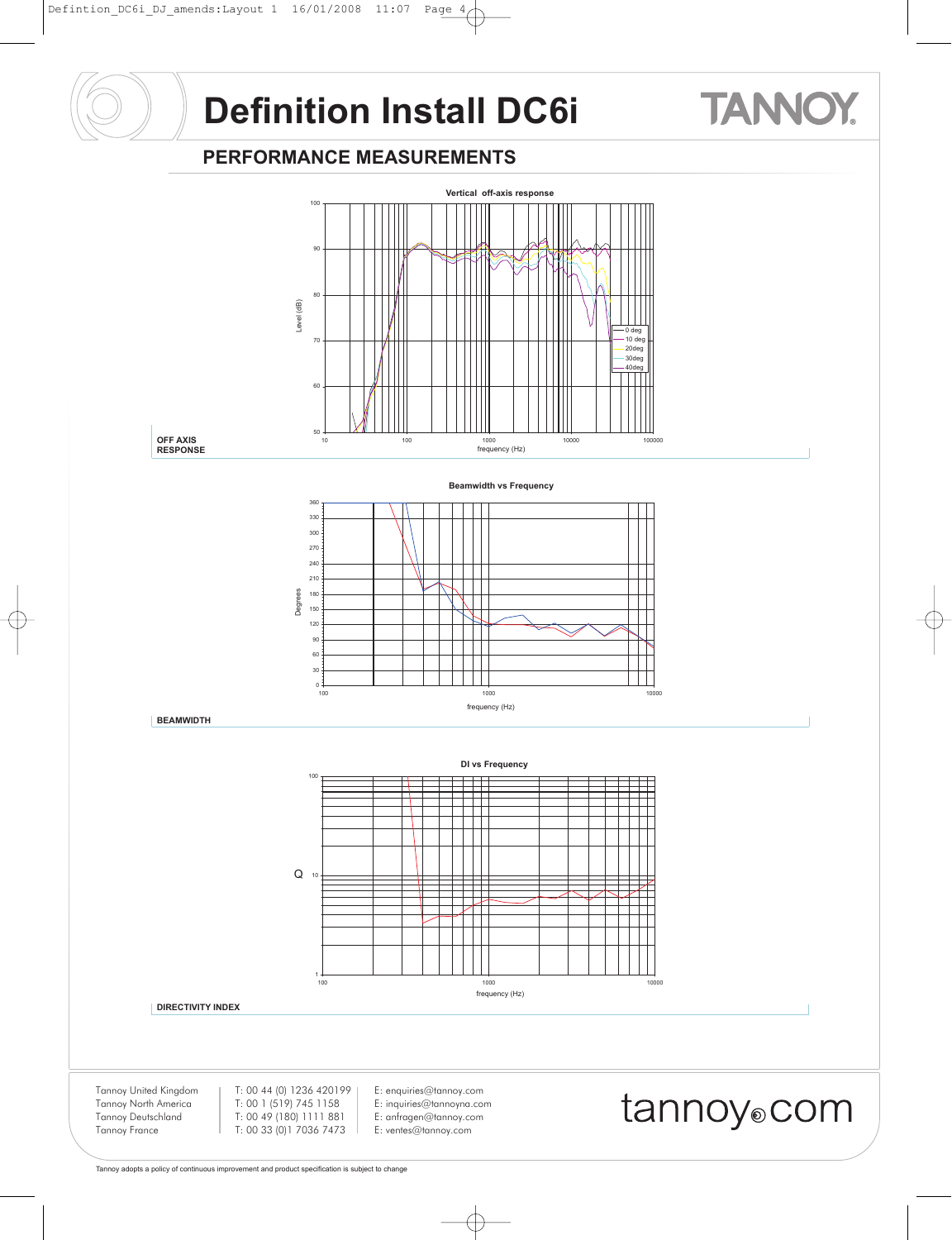## **TANNOY.**

#### **PERFORMANCE MEASUREMENTS** POLAR PLOTS (1/3 OCTAVE)

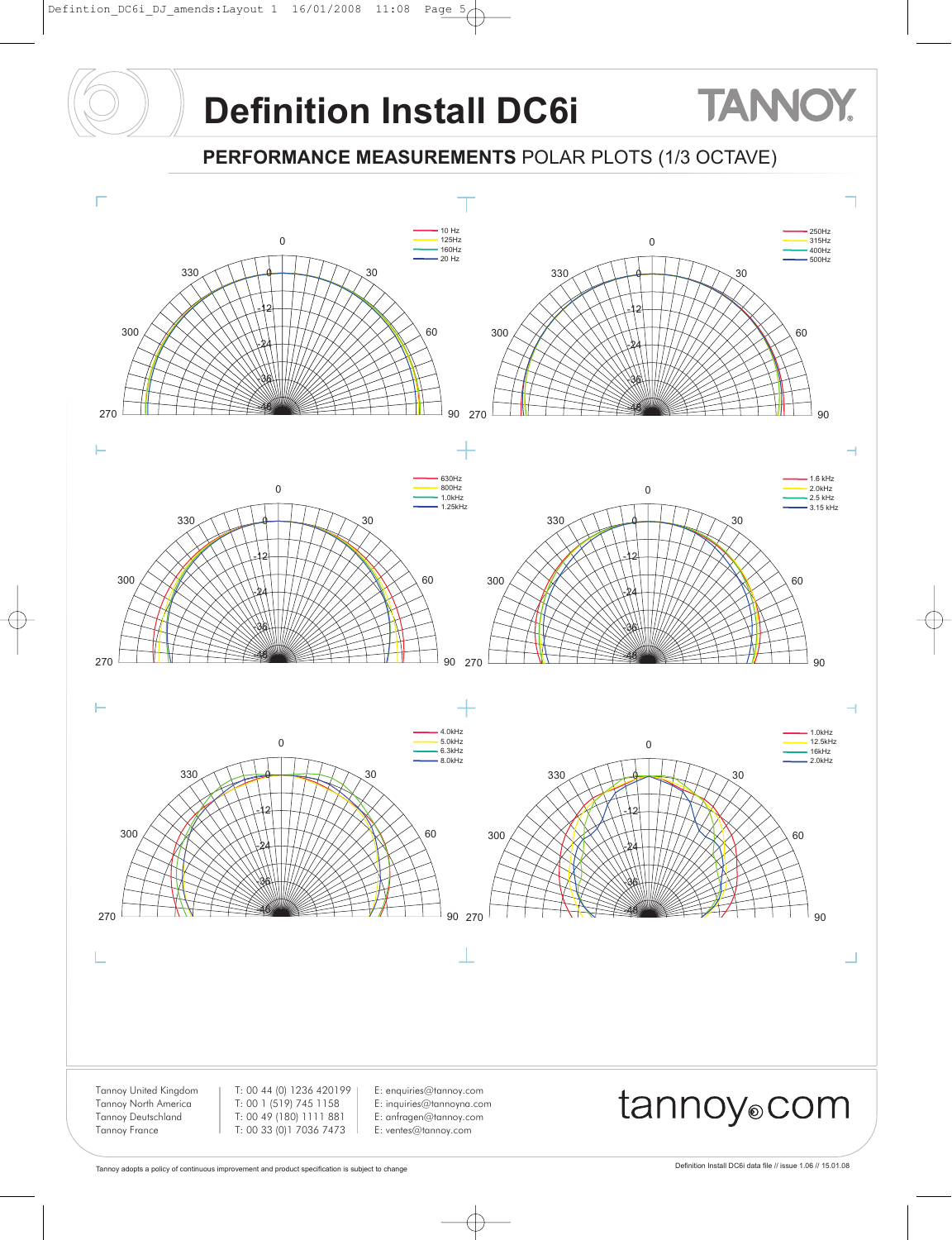**PERFORMANCE MEASUREMENTS** POLAR PLOTS (1/3 OCTAVE)



**TANNOY**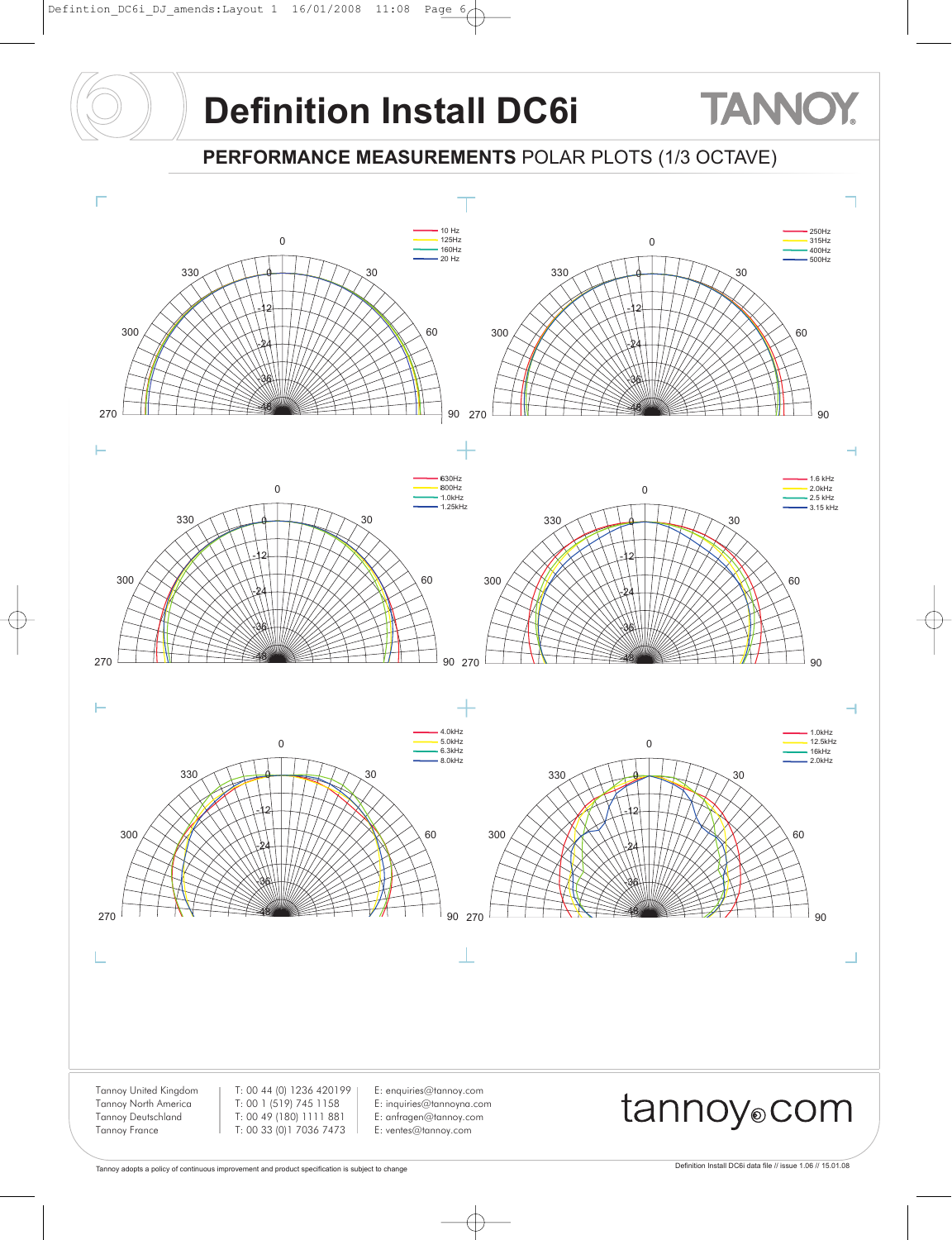### **TANNOY**

#### **DIMENSIONAL SKETCHES**